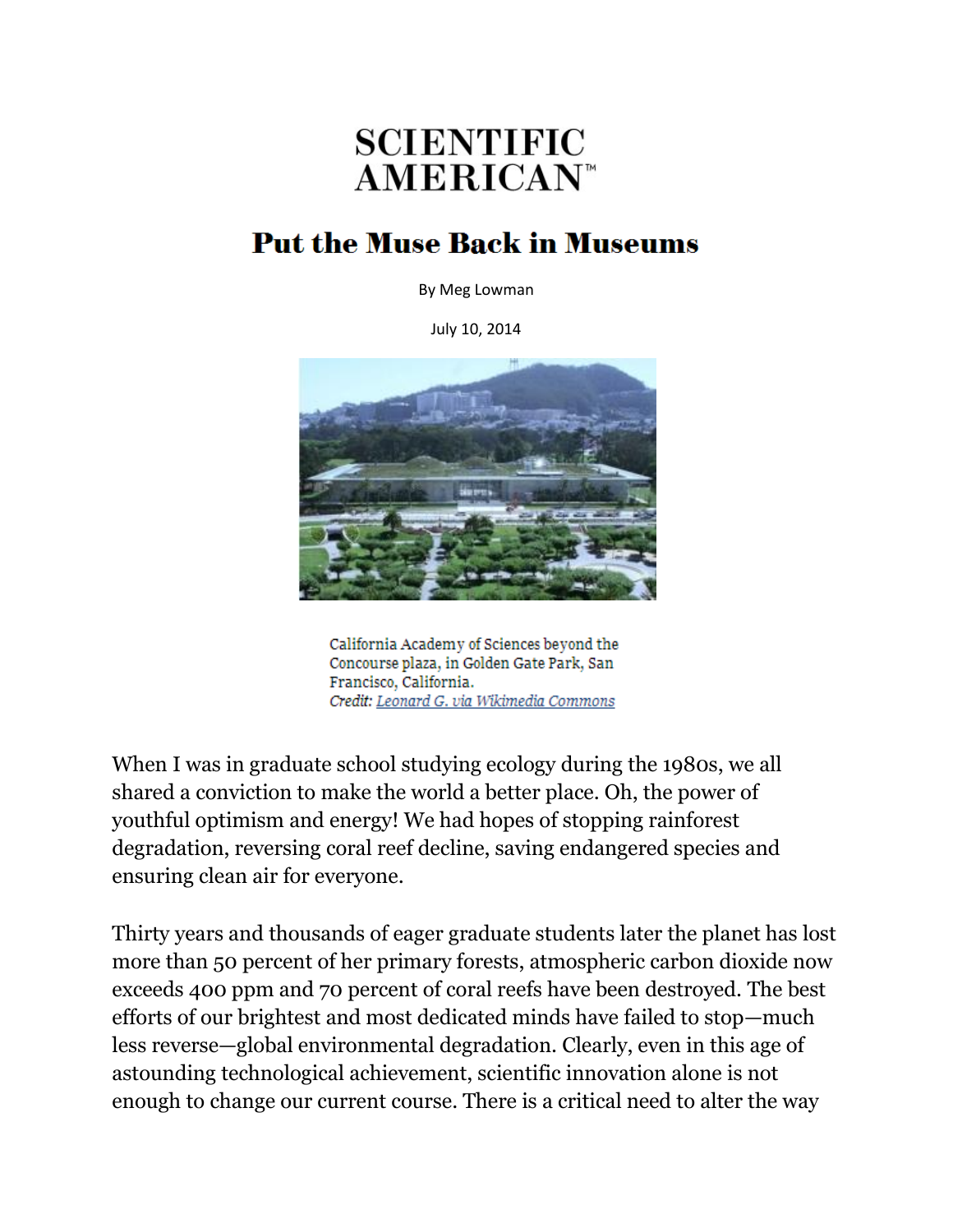in which science serves society—and the best place to start is with our youngest generations.

It's no secret that the effectiveness of formal science education in the U.S. has been on the decline for some time. On average, Americans spend less than 5 percent of their lives in the classroom. Statistics indicate that our K–12 science education lags behind many other countries, and despite amazing new technologies and a steady stream of brilliant graduate students, America's science literacy is waning. There is a bright spot in all this gloom, however: informal science education, where students learn outside the classroom, is proving to be increasingly effective.

Museums are at the forefront of this movement. More Americans visited museums in 2012 than attended sporting events. To keep visitors engaged these institutions now provide educational gaming, after-school science programs and virtual expeditions that link classrooms to scientific research. Not only are kids staying connected, they're learning scientific concepts and understanding the scientific process.

Yet museums need to do much more. Too many people still think of science museums as dusty places filled with dead animals in jars and artifacts from ancient explorations. What would it take for American science museums to overturn this stereotype, to compete with malls and movies? What would it take for science museums to become more relevant?

Confronting some of the planet's most critical issues, such as climate change and loss of biodiversity head-on, might be a good start. So would dedicating a portion of their budgets and exhibit space to engaging the public in the true facts about sea level rise and ocean acidification. Imagine if every science museum brought young people into direct contact with practicing scientists so they could see that the latter are not geeks in white coats but normal human beings helping to answer fascinating questions as well as resolve some of the most pressing issues humankind has ever faced.